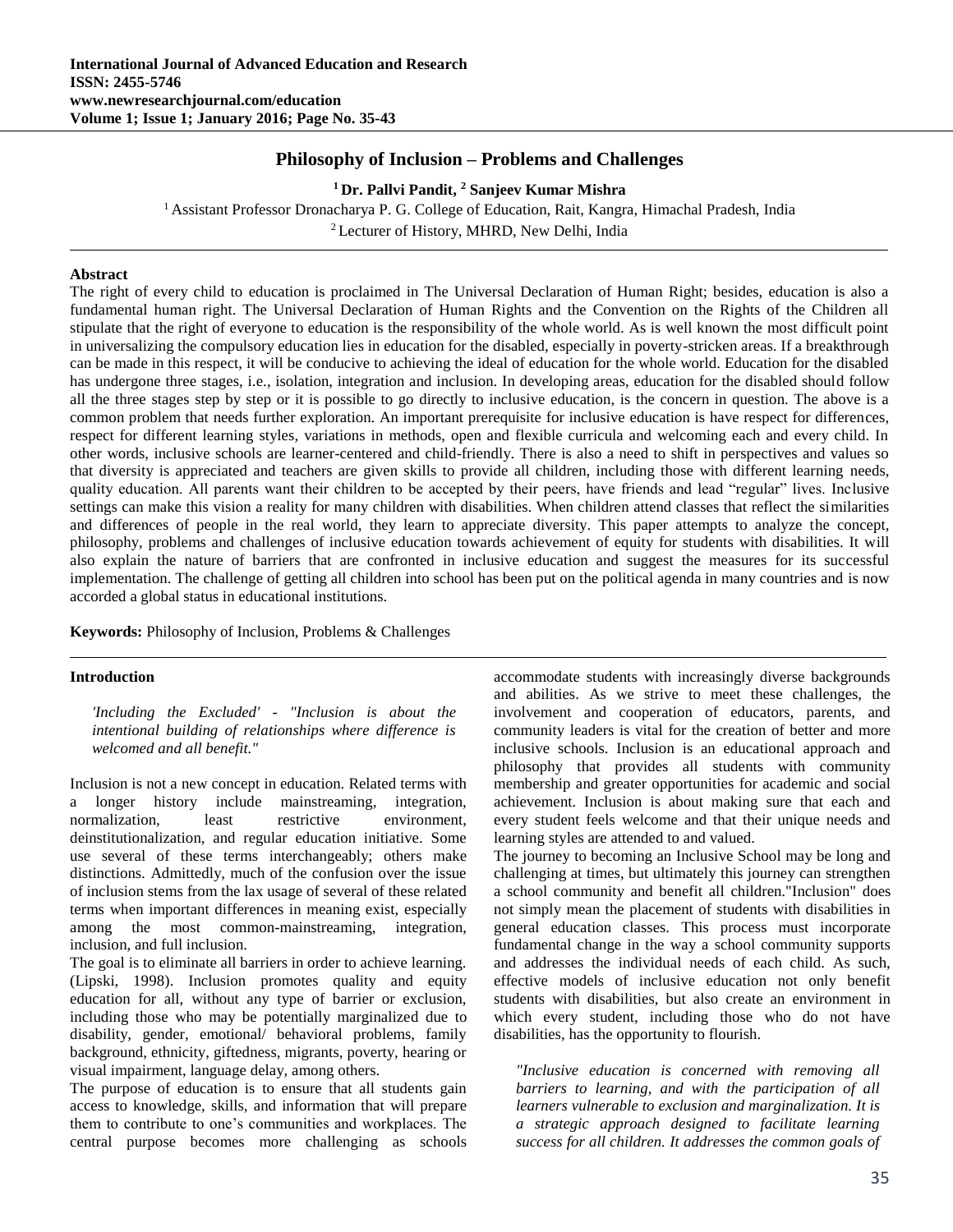*decreasing and overcoming all exclusion from the human right to education, at least at the elementary level, and enhancing access, participation and learning success in quality basic education for all." – Susie Miles*

*"Together We Learn Better: Inclusive Schools Benefit All Children".*

The Salamanca Statement and Framework for Action (1994) asserts that:" Regular schools with inclusive orientation are the most effective means of combating discrimination, creating welcoming communities, building an inclusive society and achieving education for all"

Historically, attempts towards development and ensuring equality and justice for all have been done to conform to the norms and systems of the society. Quality basic education is a fundamental human right. However, many continue to be denied this right and the opportunity to enjoy its many benefits because of limited access to the participation in the education system. Through inclusive education, one can respond to the diversity of needs of all learners and thereby reducing exclusion to and within education system. Hence, inclusive education is a means to achieve fundamental right to education for all. An inclusive learning environment is one in which all those participating feel able to actively engage, feel safe and feel welcome. An inclusive learning environment also acknowledges and celebrates difference as part of everyday life.

Keating  $(1996)$ <sup>[13]</sup> successful change or transformation in the next century depends on the creation of a "learning society". The first step to achieve this goal is to provide learning opportunities that will foster the full development of learning potential in all learners. This has an implication for providing personally challenging, individually appropriate educational program to all students, even those with exceptional learning needs. This is possible only in a flexible education system that assimilates the needs of a diverse range of learners and adapts itself to meet these needs.

According to the (2011) Global Monitoring Report, "Education should allow children to reach their fullest potential in terms of cognitive, emotional and creative capacities". 'Education for all' means ensuring that all children have access to basic education of good quality by creating an environment in where learners both able and enabled to learn can learn. Such an environment must be inclusive, effective, friendly and welcoming to all learners.

Booth (1996)  $[5]$  has seen inclusion as a process of addressing and responding to the diversity of needs of all learners through increasing participation in learning, cultures and communities, and reducing exclusion within and from education. It involves changes and modifications in content, approaches, structures and strategies, with a common vision which covers all children of the appropriate age range and a conviction that it is the responsibility of the regular system to educate all children

Hence, Inclusive Education has been seen both as getting learners into and through learning institution by developing schools that are responsive to the actual, diverse needs of teach communities (UNESCO, 1994)<sup>[28]</sup>. Hence, it can be seen as a device for both access and quality which are also fundamental aspirations of EFA action frameworks. Inclusive Education approach doesn't only provide the basic human right to education but also dignity which is often being linked with the socio economic status. Through, inclusive education the

learners gets a chance for not only getting into the system but also a support to complete it successfully.

In the broadest sense it is an approach which enables both teachers and learners to feel comfortable with diversity and to see it as a challenge and enrichment in the learning environment, rather than a problem. It also relieves individuals from the clutches of marginalization and exclusion.

One of the important parameter for quality education is to welcome the diversity and to provide flexibility in learning. Also, we have learnt that the quality of learning can be enhanced by the diversity of student involvement. An inclusive approach to education also strives to promote quality in the classroom by putting flexibility in terms of offering every individual a relevant education through a range of methods and individualized learning and variation in optimal opportunities for development personal growth of all learners.

Researchers have also shown that Inclusive education results in improved social development and academic outcomes for all learners as it provides opportunity to get exposed to the real world which leads to the development of social skills and better social interactions. It also provides platform to the nondisabled peers adopt positive attitudes, tolerance and actions towards learners with disabilities. Thus, inclusive education lays the foundation to an inclusive society and participatory society by accepting, respecting and celebrating diversity.

## **Philosophy of Inclusion**

*Inclusion is the key stone of today's education which applies to accommodate/include all human beings, thus the full spectrum of diverse abilities, within one system, in such a manner that all involved can be assured of successful, equal and quality participation in real- life experiences from birth to the grave. This implies that all have to perceive and treat themselves and others as dignified human beings, in enhancing human potential maximally and in succeeding to achieve whatever outcome is envisaged and humanly possible. (Burden). "The goal of an inclusive education system is to provide* 

*all students with the most appropriate learning environments and opportunities for them to best achieve their potential." (Alberta Education, 2010)*

Inclusion begins with recognising that all children and their families have the right to access high quality early childhood education. This right is not affected by disability. Inclusive practices are intended to identify and remove barriers to full acceptance, participation and learning for all children. Inclusion recognises that many challenges associated with disability are embedded in socio-cultural attitudes and practices. Inclusive practices aim to alter policy, organisation, structure and pedagogy so children with special needs can take their rightful place as full and valued members of their education communities. Inclusion does not entail a one- size- fits- all "mainstream" approach, but seeks to recognise and respond to diversity, without isolating children with special needs and removing them from everyday activities at the service. Inclusive practices allow educators to "support individual needs within the regular context." Inclusive educators think about the child as a learner.

Inclusive Education supports this through collaborating with teachers, students and parents in the identification of students'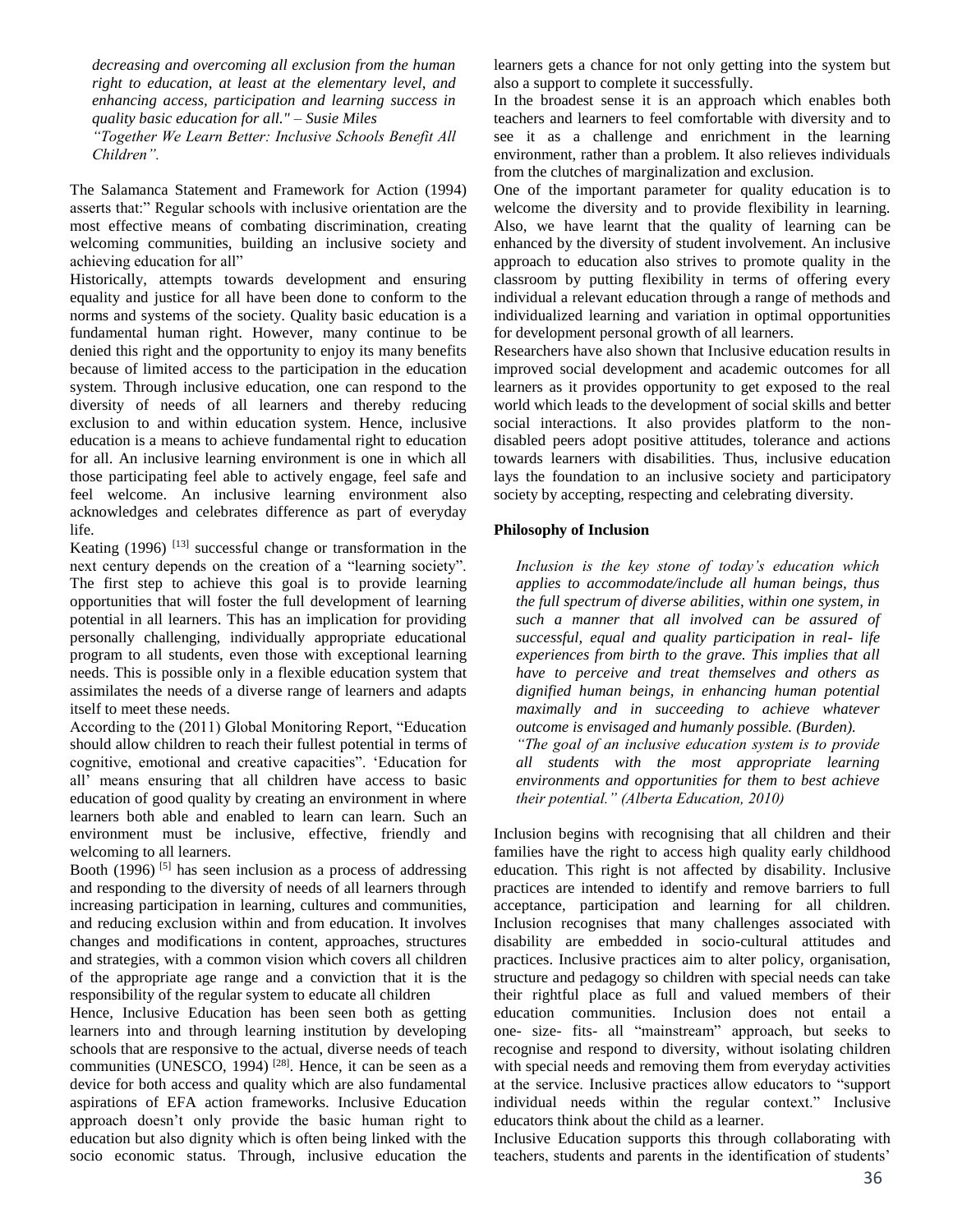exceptional needs and with the development of appropriate educational programs to meet those needs. Whatever is determined on the basis of diagnosis and assessment of student needs, the purpose for each student remains the same: to ensure individual student success through effective education.

Participation of students with exceptional needs in inclusive settings is based on the philosophy of equality, sharing, participation and the worth and dignity of individuals. This philosophy is based on the belief that all children can learn and reach their full potential given opportunity, effective teaching and appropriate resources.

Inclusion is a way of thinking and acting that allows every individual to feel accepted, valued, and safe. An inclusive community consciously evolves to meet the changing needs of its members. Through recognition and support, an inclusive community provides meaningful involvement and equal access to the benefits of citizenship. We all embrace inclusion as a means of enhancing the well-being of every member of the community. By working together, we strengthen our capacity to provide the foundation for a richer future for all of us.

Inclusion philosophy agrees that students with exceptional needs must be full participants in school and society. The regular classroom is viewed as the most enabling environment for the student with exceptional needs because of the increased opportunity to participate with same-aged peers without exceptional needs. Inclusion, by definition, refers not merely to setting, but to specially designed instruction and support for students with special supports and service needs in regular classrooms and community schools. Often, meeting the learning needs on either end of the spectrum improves the quality of education for everyone in the classroom, as well as promoting the awareness and acceptance of diversity. Determination of the most enabling environment and individual program planning is a consultative, collaborative process involving the student (when appropriate), parents, principal, teachers, teaching assistants, specialized support service professionals and community members, as appropriate. Through recognition and support, an inclusive community provides meaningful involvement and equal access to the benefits of citizenship. (Purdue, 2009) [25]

Inclusion as a means of enhancing the well-being of every member of the community by working together, we strengthen our capacity to provide the foundation for a richer future for all of us. The philosophy of inclusion goes beyond the idea of physical location and incorporates basic values and a belief system that promotes the participation, belonging and interaction.

#### **Problems or Barriers with Inclusion in the Classroom**

Despite the principles of inclusion underlying legislation and policy and its inherent presence in the documents research suggests that inclusion in actual practice varies widely from service to service. Children with special needs are often seen as requiring special education separate to the mainstream. This limits their attendance and full participation in the regular life of the service. Separation gives rise to a number of barriers to inclusion, including hostility from other children's parents, resourcing issues, and a lack of knowledge about how to include children with special needs.

Most people like to talk about the benefits of an inclusion classroom. Those are numerous, popular, and easy to list. But the problems with inclusive classrooms are overlooked by the

educational fraternity. It is almost as if it is taboo to even suggest there *are* problems with creating an inclusive classroom. However, as any mainstream or special education teacher can tell you, there are indeed problems.

One of the greatest problems faced by the world today is the growing number of individuals who are excluded from meaningful participation in the economic, social, political and cultural life of the society. It sends a warning to governments that goals of equality for all (EFA) can't be met by 2015 if the problem of inequality in education is not dealt properly, as education leads to an empowered and fulfilled life.

While we cannot neglect the importance of inclusive education it remains unanswered why the practice of inclusive education is presenting problems. It appears that it is both at the level of government policy but rather at the level of implementation. While the policy states that all children should go to school – and governments are enforcing this rule – in many cases quality learning is not taking place, which is contradictory to the ethos of inclusive education. The reasons for the nonimplementation of the inclusive education in India, is because of various barriers which according to Tim Lore Man (2005) [15] are both external and as well as internal. The external barriers are confronted before coming to and getting enrolled in schools, which includes physical location of schools, nonavailability of school, social stigmatization or economic conditions of the learners.

The internal barriers are mostly psychological barriers like selfconcept, confidence etc which are sometimes imposed by the external factors and first step to remove the internal barriers is to remove the external barriers. The following are some of the external barriers.

#### **1 Attitudinal barriers**

It has been noted that disabled students suffer from physical bullying, or emotional bullying. These negative attitudes results in social discrimination and thus leads to isolation, which produces barriers to inclusion. Regarding disabled children some regions still maintain established beliefs that educating the disabled is pointless. It is sad to note here that these barriers are caused by society, which is more serious to any particular medical impairment. The isolation which results from exclusion closes the doors of real learning. The negative attitudes often develop due to lack of knowledge. Along with information about disability or condition, their requirements must be provided to peers, school staff and teachers as well. Increasing interactions between learners with special needs and community through organization of fairs, meetings etc. It is also very important to counsel the parents of these learners, especially in rural areas about the importance of providing education for developing self-reliant individuals. There is also a need to shift in perspectives and values so that diversity is appreciated and teachers are given skills to provide all children, including those with different learning needs, quality education.

Also, at the policy level, it should be mandatory for all to educate about disability, so that a responsive individuals who respects disability could be developed.

### **2 Physical barriers**

Along with the attitudinal barriers which are faced by the learners on the daily basis, another important barrier is the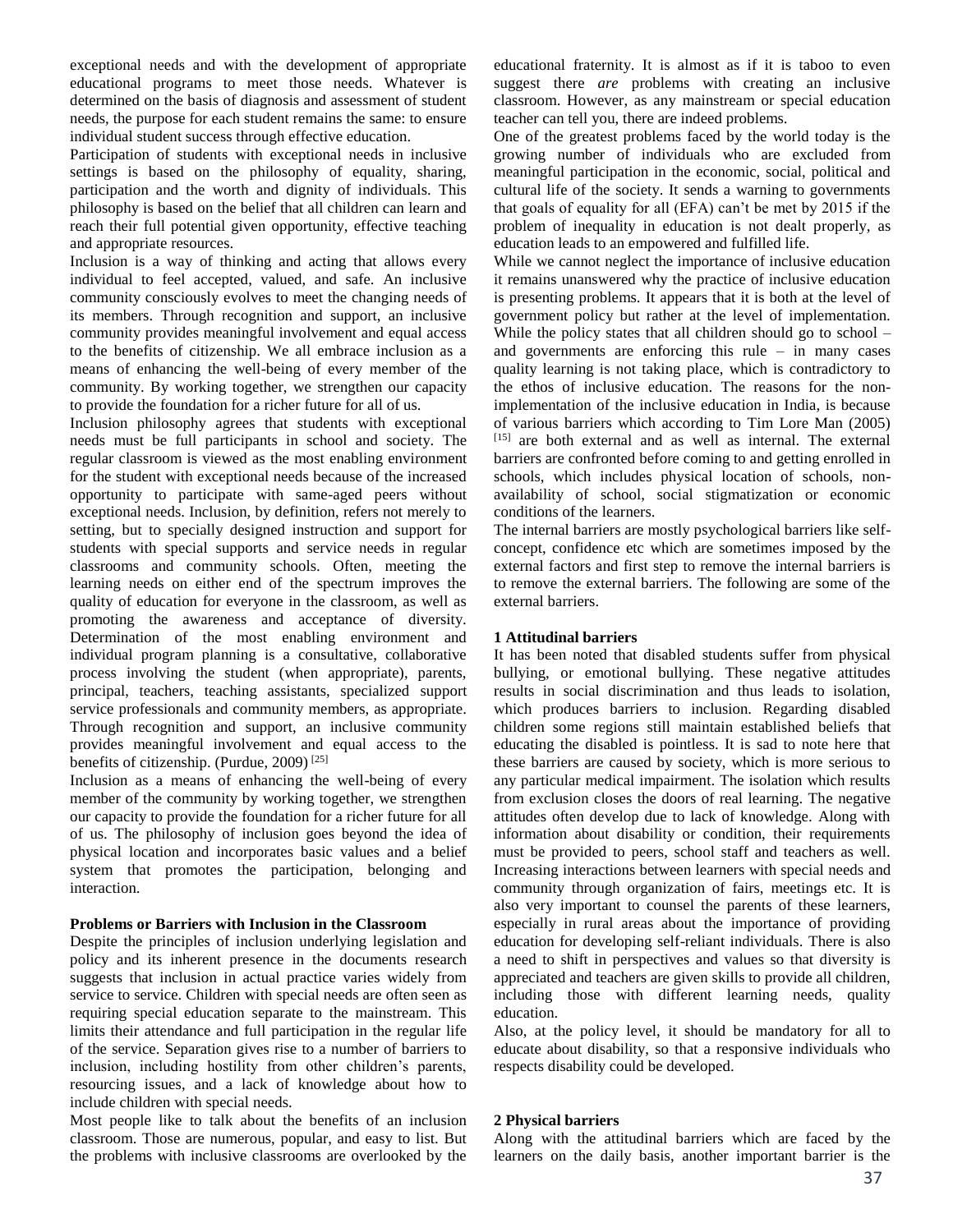physical barriers, which includes school buildings, playgrounds, washrooms, library etc. Apart from this, the majority of schools are physically inaccessible to many learners because of poor buildings, particularly rural areas. Since most schools are not equipped to respond to special needs, poses blockage for learners in physically getting into school. For example, many of the students require a personal assistant for such basic activities as taking lunch in recess, personal care, remedial education efforts. Most school buildings don't respond to the requirement of these learners properly. For example, if there is a ramp, sometimes it is too steep, often the doors were too heavy for the student to open unaided which impedes the access.

Some services in research studies considered themselves insufficiently resourced to provide the kinds of intervention necessary for effective inclusion. In this case, the attendance of children with special needs was seen as a resourcing issue rather than a human rights issue. Researchers have suggested that some services use resourcing as an excuse to exclude children with special needs who they would prefer not to teach. However, there is also acknowledgement of external constraints by researchers who state that evidence "highlights the facts that inadequate resourcing, especially funding, is one of the main barriers to inclusion."

Hence, it is important for implementing the inclusive education in schools, it is important to overcome such physical barriers. Along with basic changes in the architectural designs such as widening doorways, removing unnecessary doors, installing proper ramps, technology could be used in the form of motion sensors to open doors, flush toilets and automatic door buttons for easier access through doors. Voice recognition technology can also used for activating many of the above-mentioned barriers. Since, there is an inadequacy of resources available to meet the basic needs in education, it is estimated that for achieving the inclusive education goal will require additional financial support from the government.

# **3 Inappropriate Curriculum as a barriers**

In any education system, the curriculum is one of the major obstacles or tools to facilitate the development of more inclusive system. Curriculum includes the broad aims of education and has its implications on transactional and evaluation strategies. In our country of diversity, curriculum is designed centrally, hence which leaves little flexibility for local adaptations or for teachers to experiment and try out new approaches. This results in making the content inaccessible and demotivating. Therefore, the design and development of specific learning and teaching materials and teaching arrangements should take cognizance the needs, interest, aspirations and uniqueness of the learners.

As a result of the knowledge based curriculum, the examinations are also too much content oriented rather than success oriented which is the demand of flexible inclusive curriculum. as cited by UNESCO  $(2003)$ <sup>[29]</sup> argued that, "while knowledge-based examinations are recognized to have their limitations in terms of both validity and reliability, formal standardized tests may also have adverse effects, such decontextualized facts and skills; ranking and sorting schools and children; narrowing the curriculum as teachers concentrate their teaching on the information, forms and formats required in the tests; and reinforcing bias in terms of gender, race/ethnicity and social class."

In the inclusive settings, assessment of learners must be against the broad aims of curriculum and education and also must be evaluated against their own achievements rather to be compared by others, which will be truly individualized. Also, it is suggested that the assessment has to be continuous, based on the feedback of both learners and the teachers. This will surely help learners also teacher's in selecting appropriate teaching methods and styles.

For inclusion to work, educational practices must be childcentered. This means that teachers must discover where each of their students are academically, socially, and culturally to determine how best to facilitate learning. Indeed, childcentered teachers view their role more as being facilitators of learning rather than simply transmitters of knowledge. Therefore, skills in curriculum-based assessment, team teaching, mastery learning, assessing learning styles (and modifying instruction to adapt to students' learning styles), other individualized and adaptive learning approaches, cooperative learning strategies, facilitating peer tutoring and "peer buddies," or social skills training are important for teachers to develop and use in inclusive classrooms. Clough (2000) emphasizes that these are not just good special education practices, but are good practices for all teachers.

For children with disabilities, education should support their inclusion into regular education through the application of methods, techniques and specific materials. For those individuals not able to be included in regular education classrooms, an educational program will be developed to respond to their individual learning needs. This will include the development of independent living and social skills supported by the use of programs and materials. This educational program includes orientation to parents and/or guardians as well as to teachers in basic education that receive students with special educational needs' As a consequence; all learners can be evaluated against their own achievements as opposed to being compared to other learners. Portfolio assessment can also be used. This would include learners' own products such as final 'best' work, various works in progress, samples of tests completed, certificates earned, goals met, daily work samples, self-evaluation of the progress of learning and teachers' observations (UNESCO, 2003)<sup>[29]</sup>.

# **4 Untrained Teachers as barriers**

For implementing the inclusive education successfully, it is important that teachers must have positive attitudes towards learners with special needs. But, because of lack of knowledge, education, understanding, or effort the teachers give inappropriate substitute work to the learners, which eventually leads to learners dissatisfaction and poor quality of learning. Even when these tangible barriers were not present, researchers say educators sometimes lacked an understanding of how to effectively adapt their environment and pedagogy to be inclusive. This can lead, for example, to 'velcroing', whereby education support workers (ESW) attach themselves to children with special needs, which works against inclusive measures and can isolate these children. Educators may also abdicate their responsibilities to ESWs, and fail to interact effectively with children with special needs.

Research about inclusiveness in many countries worldwide, early childhood services highlights the need for educators to go beyond an inclusive philosophy to inclusive action that ensures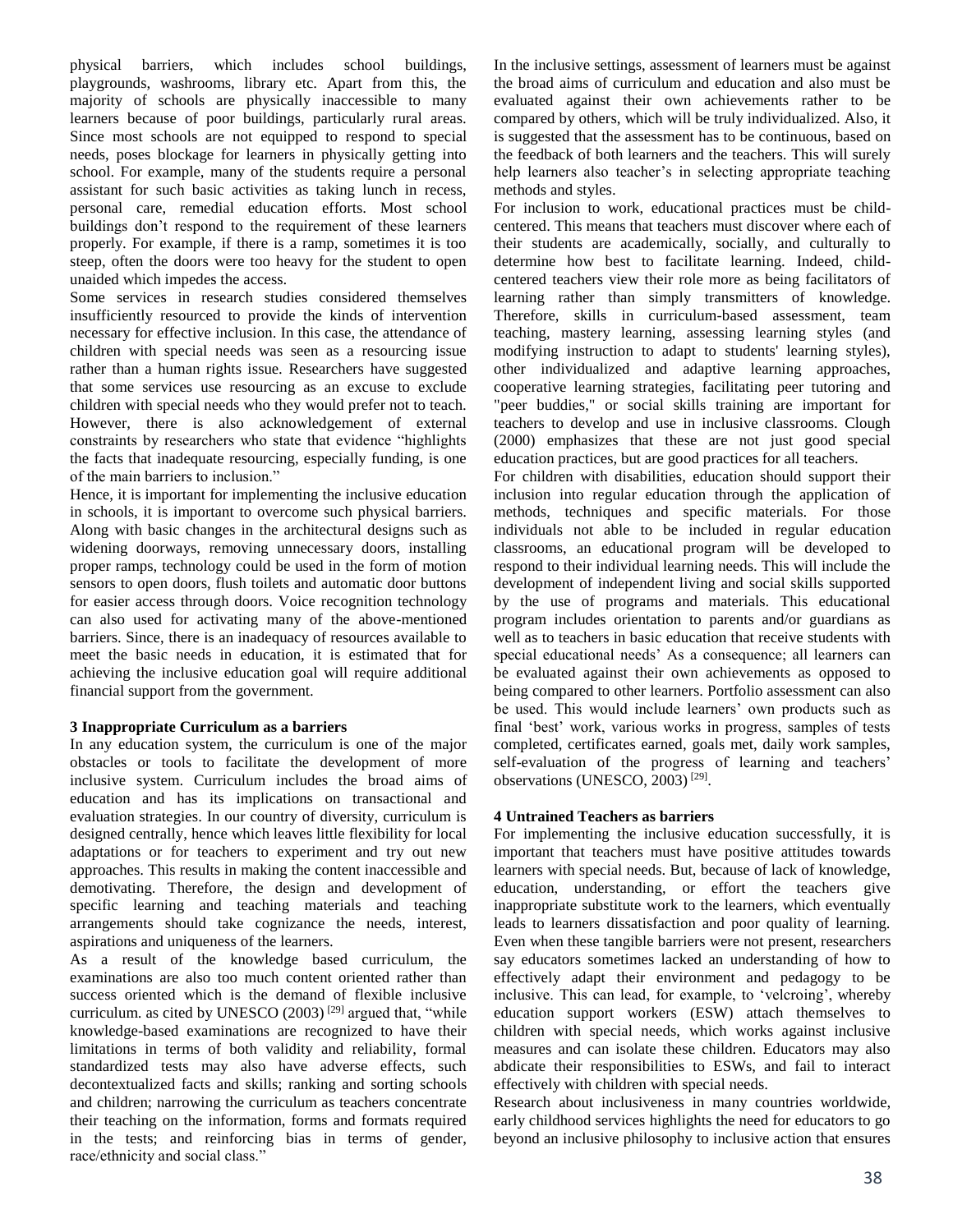all educators have appropriate knowledge and strategies to be inclusive of children with special needs and their wants.

Another important feature of the schools is high teacher– student ratios (average 1:45) and where it is expected that learners of diverse abilities have to be taught together. At the first place, there is a scarcity of trained teachers to deal with the diversity and secondly, it is very wrong to assume to deal with 45 learners with diversity. Hence, it is important to reduce the teacher- learner's ratio in the classroom, which is only possible if we have more schools with trained teachers to deal with the diversity of learners.

At present, training to teachers is fragmented, uncoordinated and inadequate taking place in a segregated manner i.e. one for special children and another for students with general capabilities; both of them are preparing teachers for the segregated schools. However, there is an effort by SCERT, DIETs in providing ongoing training program, which are not adequate because of various reasons. Therefore, it is important that an inclusive teacher education program must be designed which can foster proper skills among teachers.

## **5 Organization of the Education System**

In our country, there are different types of schools such as private, government; public schools are developing inequality by offering differential levels of facilities and support. Those having an access to private schools have higher possibility of success as compared to those who go to government schools. Therefore, it is important like many developed countries, the common school system policy must be place properly. There is also a lack of information within many systems and often there is not an accurate picture of the number of learners excluded from the school system. Very often this leads to a situation where these learners do not have equal opportunities for further education or employment.

Another frequent criticism of the current special education system deals with the issue of "labeling effects" on students with disabilities. Inclusion standard-bearers suggest that the very act of labeling a student as "special" frequently lowers expectations and self-esteem**.** Further, special education placement in "pull out" programs "has [all too often] left many students with fragmented educations and feeling that they neither belong in the general education classroom nor the special education classroom". The impact of such stigmas, lowered expectations, and poor self-esteems on school learning is significant (Lipsky & Gartner, 1992).

This is a big challenge for all but; it is an opportunity to advance the school as a change factor that promotes dialogue and participation, making possible well-being through an education of quality for all without exception, for the commitment of the community. It is a fact, every educational system in the world needs to improve and work towards the best results. This is not an exception in India. It has lot of educational challenges, combined with socially and economically complicated contexts.

An important prerequisite for inclusive education is have respect for differences, respect for different learning styles, variations in methods, open and flexible curricula and welcoming each and every learner. A success of any learner is dependent on both school and community, but, both of then poses barriers in the implementation of the inclusive education policy. These barriers are both external and internal in nature and in order to facilitate inclusive education there has to have a modification in the environmental conditions, which includes the physical changes in the school buildings and increased number of schools. Apart from that, very importantly there is a need to change the negative attitudes and more responsibility towards learners with special needs, which can be brought about by policy changes. There is a need to provide proper training to the teachers dealing with the diverse needs of the learners, applying appropriate individualized pedagogy and assessment system. Also, this training must be continuous.

# **6 Funding System**

Quite a number of factors can be interpreted as barriers for inclusion. In some countries the funding system is not enhancing inclusive practices (Meijer, 1999). Not only the funding system may inhibit inclusion processes; but also the existence of a large segregated setting itself is a hindrance for inclusion. As shown before, in countries having a relatively large segregated school system, special schools and specialist teachers may feel threatened by the inclusion process. They fear that the survival of their position may be endangered. It is even more the case when the economic context is quite tense and finally their jobs may be in danger. In such situations it is very complex to debate inclusion on the basis of educational or normative arguments.

# **7 Problem for Classroom Teachers**

A classroom teacher is expected to select educational methodology to best suit each student. This is a challenging goal for one teacher who potentially has more than 30 students in each of five to seven classes. Most students can be grouped with other students whose educational needs are similar. This may reduce the planning required to two or three groups. If you add special needs students who have severe learning delays, developmental issues, or who speak little or no English, this task can feel almost insurmountable – especially if the inclusive classroom does not include a co-teacher.

# **8 Problem for Special Education Teachers**

The biggest problem for special education teachers who have students in inclusive classrooms is being available to every student. For example, if a particular subject teacher has 50 students who are distributed through 15 classes during any given period there is no way to assist every student every day. Students may have to be pulled out of class a few times a week for additional services, which also impacts the ability of the child and classroom teacher to maintain pace. If the concerned teacher rotates into different classes on different days, they are not able to get the full educational picture of the class and may not be there when the student needs them most.

# **9 Problems for Students**

Special education and mainstream students both benefit from being in a classroom together. After all, work and life are not segregated by intelligence or ability. However, there are still some problems that need to be recognized. In a classroom of 30, with one or two special education students, it can be difficult for the classroom teacher to give the individual time and attention the students require and deserve. If the teacher is focusing on the special needs students, the students who need a more challenging environment may be overlooked because they are able to succeed with minimal assistance. While the students will likely succeed in the class, they may not feel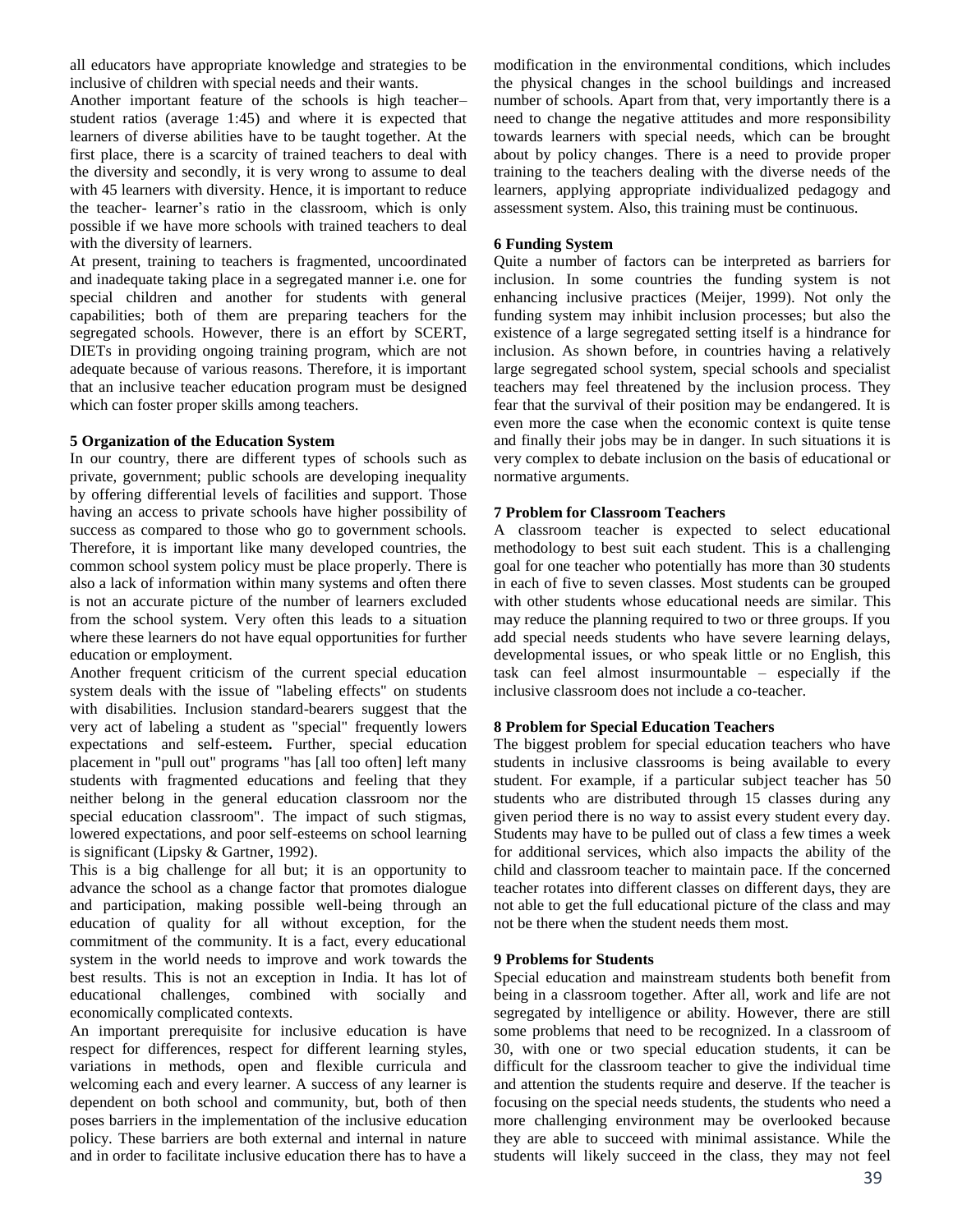challenged and may become bored and disinterested in the class. If the teacher tries to make the class more challenging for the mainstream students, the special education students may feel singled out when their IEP exceptions become more noticeable in areas such as presentations, projects, and homework requirements. Being in every class together may actually alienate the students more than if they were separated for specific classes.

## **10 Parents of other Children**

Research indicates that some parents of children who attend services where there are children with special needs enrolled held the view that "if children with disabilities were deemed to be too different, too difficult or too disabled to teach, or their participation in centres was seen as interfering with the learning of other children, and as taking up time, money or attention from the deserving 'normal' children, then their enrolment, attendance and participation in early childhood education should be questioned" Such attitudes can present a very significant deterrent to children with special needs and their families' sense of belonging and acceptance.

## **Challenges in Inclusive Education**

Inclusion has been incorporated into almost every educational system, but we still need to learn and understand the real meaning of Education for All with quality and equity and recognize the fundamental role of teachers in the advancement of social justice, human rights, and opportunities for welfare. Each one of us needs to face the challenges in order to consolidate inclusion for the benefit of our community.

1. **Mainstream Schools:** Other important factors are the availability of sufficient conditions for support within mainstream schools. If knowledge, skills, attitudes and materials are not available in the mainstream settings, inclusion of pupils with special needs will be difficult to achieve. An adequate teacher training (in initial teacher training or through in-service) is an essential prerequisite for inclusion.

Mainstreaming and other, older terms are sometimes associated primarily with the physical assimilation of students with disabilities with their non-disabled peers. This may be more a matter of "connotative baggage" rather than intent. Nevertheless, mainstreaming assumes that students with disabilities may share the same physical space (classroom, playground, etc.) with those who have no disabilities only when they are able to do the same activities as everyone else with minimal modifications. Further, the primary responsibility for these students' education remains with their special education teacher.

According to Jansen (1995), mainstreaming has generally been used to refer to the selective placement of special education students in one or more "regular" education classes. [Mainstreaming generally assumes] that a student must "earn" his or her opportunity to be mainstreamed through the ability to "keep up with the work assigned by the teacher to the other students in the class.

For some students with more severe disabilities, this has meant that their opportunities to be around non-disabled peers have been limited to (at most) lunch and recess; others may also have been integrated into physical education, music, art, and/or vocational programs.

Typically, however, only students with mild disabilities have been allowed to participate in the traditional core academic content areas (mathematics, language arts, science, history, etc.).

To summarize these terms as used in reference to special education, mainstreaming generally refers to the physical placement of students with disabilities with their nondisabled peers. The assumption is that their disabilities are able to be accommodated with relatively minimal modifications. Integration is primarily a legal term connoting the actual assimilation of different groups together (disabled and non-disabled), rather than just the facilitation of physical proximity. This may require more than minor modifications. Inclusion is the more popular educational term referring to the move to educate all children, to the greatest possible extent, together in a regular classroom setting. It differs from the term full inclusion in that it also allows for alternatives other than the regular classroom when more restrictive alternatives are deemed to be more appropriate.

2. In general, the tension between, on the one hand, the pressure for better outputs of schools and, on the other hand, the position of vulnerable pupils, is increasing. There is a growing attention in the society for the outputs of educational processes. One of the most explicit examples can be found in England where the publication of pupils' performance, by school, at the end of key stage assessment, including performance in public examinations at the end of statutory education (16+), has drawn much attention and discussion. The results are published by the media in the form of 'league tables', by rank order to 'raw' scores.

Of course, it is not surprising that societies generally ask for more outcomes and benefits. As a result, market thinking is introduced in education and parents start to behave as clients. Schools are made 'accountable' for the results they achieve and there is an increasing tendency to judge schools on the basis of their outputs. It should be stressed that this development presents some dangers for vulnerable pupils and their parents. First, parents of children who are not identified as having special needs could tend to choose a school where the learning process is efficient and effective, and not hindered by slow learners or other pupils who need additional attention. Generally, parents want the best school for their child.

- 3. Schools are most likely to favor pupils who contribute to higher outputs. Pupils with special needs not only contribute to more variance within the class but also to lower average achievements. These two factors are a direct threat for pupils with special needs. This is especially the case within the context of a free school choice and the absence of an obligation for schools to admit all pupils within the catchment area. In this sense, the wish to achieve higher outputs and to include pupils with special needs can become antithetical. This dilemma needs serious attention. A few countries have pointed out this dilemma and it can be expected that others will follow in the near future. It is a clear area of tension that has to be addressed in order to protect the position of vulnerable pupils.
- 4. Inclusion at the level of secondary education is also an area of concern. Development of possibilities for (in-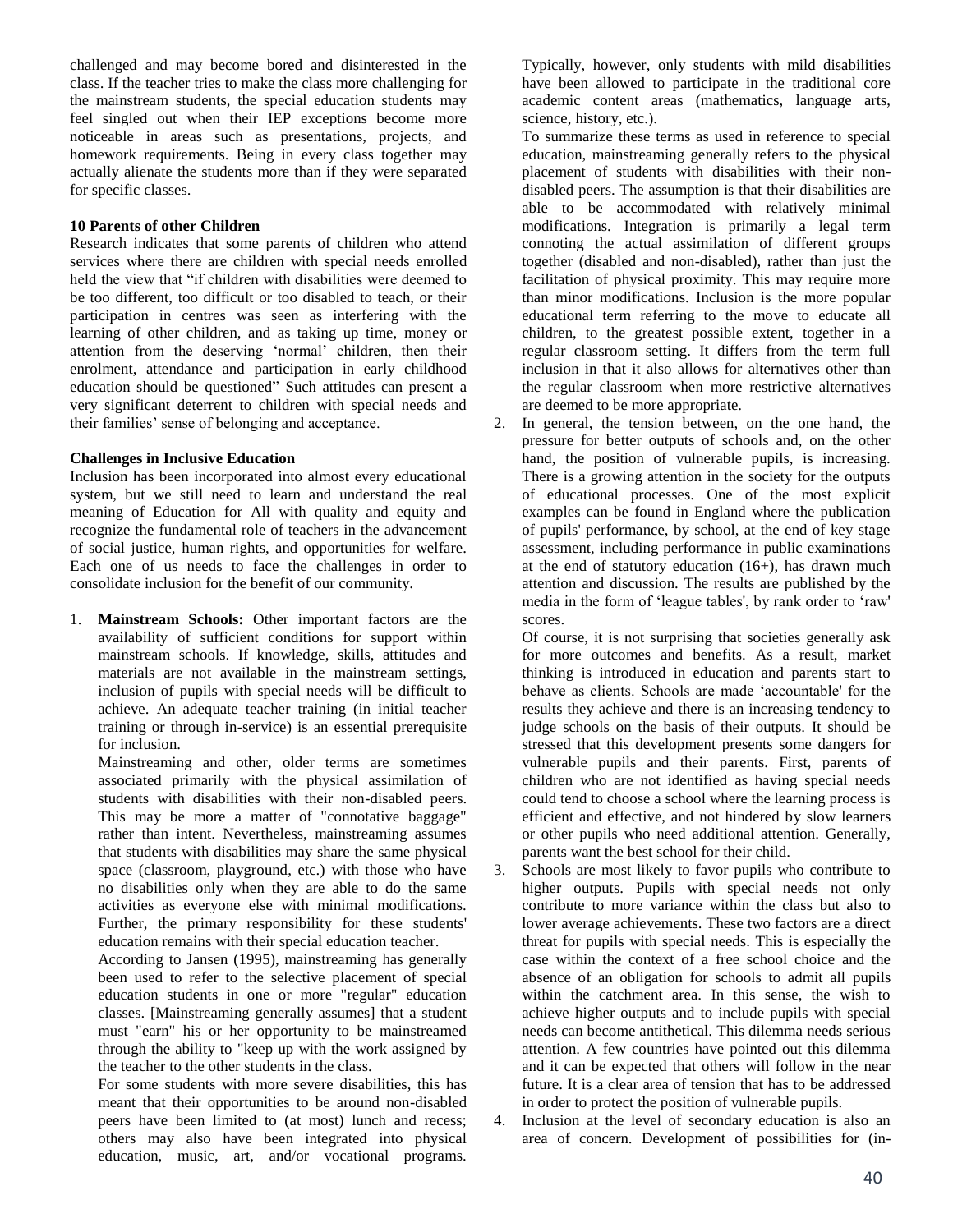service) teacher training and positive attitudes are challenges for the near future.

- 5. A 'rough' estimate of the percentage of pupils with special needs in major developing countries reveals that about 2% of all pupils are educated in segregated settings. It is difficult to assess to what extent progress has been made considering the number of pupils in segregated or inclusive provisions in such countries. However, during the last few years, countries with a relatively large special needs education system in segregated settings showed an ongoing increase in the percentages of pupils educated in special schools. Though exact figures are lacking, it could be said that not much progress has been made towards inclusion at the European level during the last ten years. On the contrary, the most reliable estimation tends to reveal a slight increase in segregation. Some countries still have to put their policies into practice. However, there is a general basis for optimism, especially in those countries that experienced an important growth in the number of pupils in segregated provisions, and which are now implementing promising policies.
- 6. Teachers are the key to success in inclusion. As an educator, you are philosophically committed to student diversity. You appreciate that learning differences are natural and positive. You focus on identifying and capitalizing on individual students' interests and strengths. But making inclusive education work requires something more: It takes both systems-level support and classroomlevel strategies. The inclusive teacher should be accompanied in his early professional development by a mentor, following the facilitation and cooperation models. Reflections on teacher education for inclusion are as follows:-

Inclusion requires a large vision and specific competencies for all teachers. Now the teachers need to know that diversity is present in the classroom, and that they should attend to learners with a range of diverse needs. In this frame, it is imperative to prepare teachers for inclusion in all curricular plans for pre-service teachers, also for teachers in services, with the following professional aptitudes:

- Researcher. Always searches for explanations about their educative reality, has intellectual skills to propose diverse hypothesis, solve problems, generate innovation, and face challenges in the education field.
- Strategic. Is a professional with strong self- regulation, skills for planning, guiding and assessing, not only their own intellectual resources about the learning of curricular issues but also in their performance as a teacher. Always has an attitude to learn and improve. Faces uncertainty with creativity.
- Resilient. Always moves towards the future, in spite of their difficult situations, by making healthy adjustments against adversity.

The knowledge, skills and attitudes for all inclusion teachers must emphasize that the purpose of all teacher interventions is the students' learning. They also need to have high expectations for all (inclusive vision), develop inclusive projects including diverse teaching strategies and support systems (inclusive practices) and participate in a collective work (inclusive language).

The inclusive teacher is a professional educator committed to his/her community, who recognizes individual differences and considers them in his/her educational intervention actions. S/he participates in collective teaching because it is essential for collaboration and dialogue and is also creative in implementing education by facing the challenges of diversity in specific educational project interventions.

 The inclusive teacher by their multi-tiered formation has a holistic educational view with strong skills and experience in order to participate in diverse contexts.

In our teacher programs, we are promoting each one of the seven essential components; combining the federal program (by mandate) with our complementary program. The focus of all the actions is to develop an approach to inclusive education teacher. Some conclusions are:

- Work together with other institutions to build a collaborative network, connecting colleagues and diverse professionals, interchanging knowledge and making new friends.
- Promote educational research projects to develop innovation.
- Participate in diverse social and educative programs in each community.
- Support the collaborative work of all teachers because it is the best way to attend to the diversity of our schools. In this sense, the mentoring process has a transcendent role.
- Choose the best student profile for teacher education.
- Enrich the Teacher Preparation Programs, with transversal competencies along the curricular plan.
- Increase all professional skills in term of alternative and augmentative communication systems such as Braille, Sign Language and Communication Board through a supplementary program.
- Make educational proposals to the Federal Education Department in order to improve the Training Teachers in Mexico based on action research.
- Collaborate with academic centers to share knowledge.

# **Conclusion**

Few issues in education generate more discussion, confusion, or apprehension than the topic of inclusion. It is an issue that has outspoken advocates on all sides, whether staunchly for, avowedly against, or somewhere in between. Certainly, for a school or district to change and accommodate a more inclusive approach to providing services to students with disabilities as well as a host of other "at-risk" students, and do it in a way that ensures the success of all, will require significant restructuring. Inclusion is more than reconfiguring special education services. It involves an "overhaul" of the entire educational system. Special education and regular education faculty/staff roles and relationships will change, as will the traditional rules under which "things" happen within the classroom, campus, and district. Therefore, understanding the issues and ramifications prior to undertaking such a restructuring effort will be useful. In the case of implementing a more inclusive approach to

providing special education and other specialized services in the regular classroom, several of these leader actions are important. School leaders must work diligently to develop and impart a clear vision of what an inclusive classroom looks like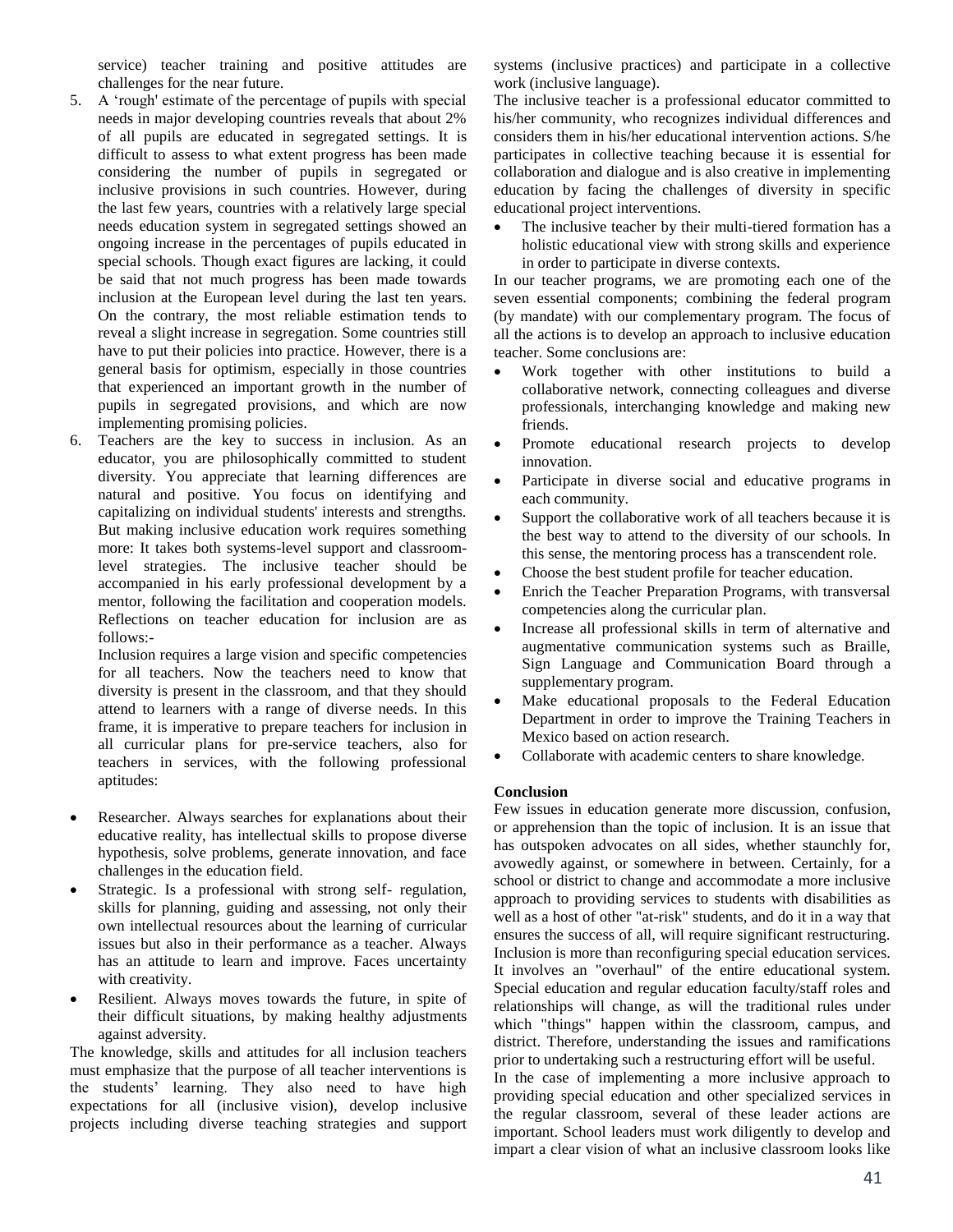and how it functions. They must give significant attention to providing the kinds of ongoing staff development that expands the capacity of both regular and special education teachers to serve students with a variety of disabilities in a mainstream setting (e.g., cooperative learning strategies, team teaching skills, collaborating/team-building skills, individualizing instruction, mastery learning, identifying and adapting to different learning styles). Resources must be provided, including time for collaborative planning, support personnel that might be necessary, materials, and assistive technologies. Finally, school leaders must be mindful of the changing concerns that their staff, parents, and others have as greater inclusion begins to be implemented. By attending to these issues, a more inclusive educational system is possible. (Mohanty, 2011)<sup>[11]</sup>

While there are also very important human, economic, social and political reasons for pursuing a policy and approach of inclusive education, it is also a means of bringing about personal development and building relationships among individuals, groups and nations.

It is vital that those working in rural areas find their own solutions to the problems they face and so become as selfsufficient as possible. In every barrier lies a potential solution. Barriers and solutions can be seen as the 'flip sides of the same coin'. And it is largely a question of attitude whether people decide to focus on what they are able to do, rather than on what they do not have. The greater the barrier, the more creative and imaginative the solution tends to be.

> *"Children who learn together, learn to live together"*

#### **References**

- 1. Alberta Learning. **'**Shaping the Future of Students with Special Needs: A Review of Special Education in Alberta', Final report. November Edmonton: Alberta Learning, 2000.
- 2. Ambrose D. Managing complex change. Pittsburgh, PA: The Enterprise Group, 1987.
- 3. Assessment of Needs for Inclusive Education. Asia Pacific Region, NCERT, 2000.
- 4. Bajpai, Amita Gupta, Tanima. Inclusive Education: A System-wide Development, ANWESHIKA, 2007; 4(1):70
- 5. Booth T, A Perspective on Inclusion from England. Cambridge Journal of Education. 1996: 26(1):87-99.
- 6. Burden A. Inclusive Education: back to the future with commitment and common sense – case studies", Educare, 2000; 29(182):28-31.
- 7. Brucker P. Advantages of Inclusion for students with learning disabilities. Journal of Learning Disabilities, 1996, 29(6).
- 8. Clough P, Corbett J. Theories of Inclusive Education. London: Paul Chapman Publishing Ltd, 2000.
- 9. Dash, Neena. Inclusive Education for Children with Special Needs. New Delhi: Atlantic Publishers and Distributors, 2006.
- 10. Giangreco MF, Cloninger CJ, Iverson VS. Choosing outcomes and accommodations for children (COACH): A guide to educational planning for students with disabilities (2nd ed.). Baltimore: Paul H. Brookes, 1998.
- 11. Janson T. Inclusive Education. Geneva: UNDP, 1995.
- 12. Jha MM. Barriers to Access and Success: Is Inclusive Education an Answer? Retrieved from http://www.col.org/pcf2/papers/jha.pdf
- 13. Keating DP. The transformation of schooling: Dealing with developmental diversity. In J. Lupart, A. McKeough, & C. Yewchuk (Eds.), Schools in transition: Rethinking regular and special education. Toronto, ON: Nelson Canada. 1996; 119-141.
- 14. Lipsky DK, Garther A, Factors for successful inclusion: learning from the past, looking toward the future. In S. J. Vitello and D. E. Mithaug (eds.) Inclusive schooling. National and international perspectives. New Jersey: Lawrence Erlbaum Associates Miles, S a situation analysis of services for disabled children in Lesotho Save the Children-UK: London, 1998.
- 15. Lore man, Tim, Doppler, Joanne, Harvey, David, *et al.* Inclusive Education a Practical Guide to Supporting Diversity in the Classrooms. London: Routledge Falmer Publisher, 2005.
- 16. Madankar PR, Inclusive Education- a hope for children with special needs. Edutracks, 2007.
- 17. Mahdi, Anjum, Sharma, Shilpi, Saxena, Bharti. Inclusive Education. New Delhi: Alfa Publications, 2014.
- 18. Mohan, Aruna. Psychological Foundations of Education. Hyderabad: Neelkamal Publishers Pvt. Ltd. 2006.
- 19. Mohanty, Jagannath. Mohanty, Susandhya. Inclusive Education- Its Evolutionary Growth. New Delhi: Deep and Deep Publishers Pvt. Ltd. 2011.
- 20. McGregor G, Vogel berg T. Inclusive schooling practices: Pedagogical and research foundations. Baltimore: Paul H. Brookes. 1998.
- 21. Nagaraju MTV. Inclusive Education- Roles and Responsibilities. New Delhi: Common wealth Publishers Pvt. Ltd. 2014.
- 22. Peters SJ, Inclusive Education: Achieving Education for All by Including those with Disabilities and Special Needs. Prepared for the World Bank Disability Group. 2003.
- 23. Peters S. Inclusive Education: An EFA Strategy for All Children. Washington DC: World Bank. 2004.
- 24. Peterson MJ, Hittie MM. Inclusive Teaching: Creating effective schools for all learners. Boston: Allyn and Bacon. 2003.
- 25. Purdue K. Barriers to and facilitators of inclusion for children with disabilities in early childhood education. Contemporary Issues in Early Childhood. 2009; 102:133-143.
- 26. Sharma K. Mahapatra BC. Emerging Trends in Inclusive Education. New Delhi: Sarup and Sons Publications. 2007.
- 27. Sharma, Bharti. Inclusive Education- Needs, Practices and Prospects. New Delhi: Kanishka Publishers. 2011.
- 28. UNESCO. The Salamanca Statement and Framework for Action on Special Needs Education. Paris, UNESCO/Ministry of Education, Spain. 1994. (ED-34/WS/18.)
- 29. UNESCO One School for All Children, EFA 2003 Bulletin, Paris. 2003.
- 30. UNESCO Education for All by 2015: We make it? EFA Global Monitoring report 2008, Paris: UNESCO. 2007.
- 31. Villa RA, Thousand JS, Meyers H, Nevin A. Teacher and administrator perceptions of heterogeneous education. Exceptional Children. New York: National Professional Resources, 1996.